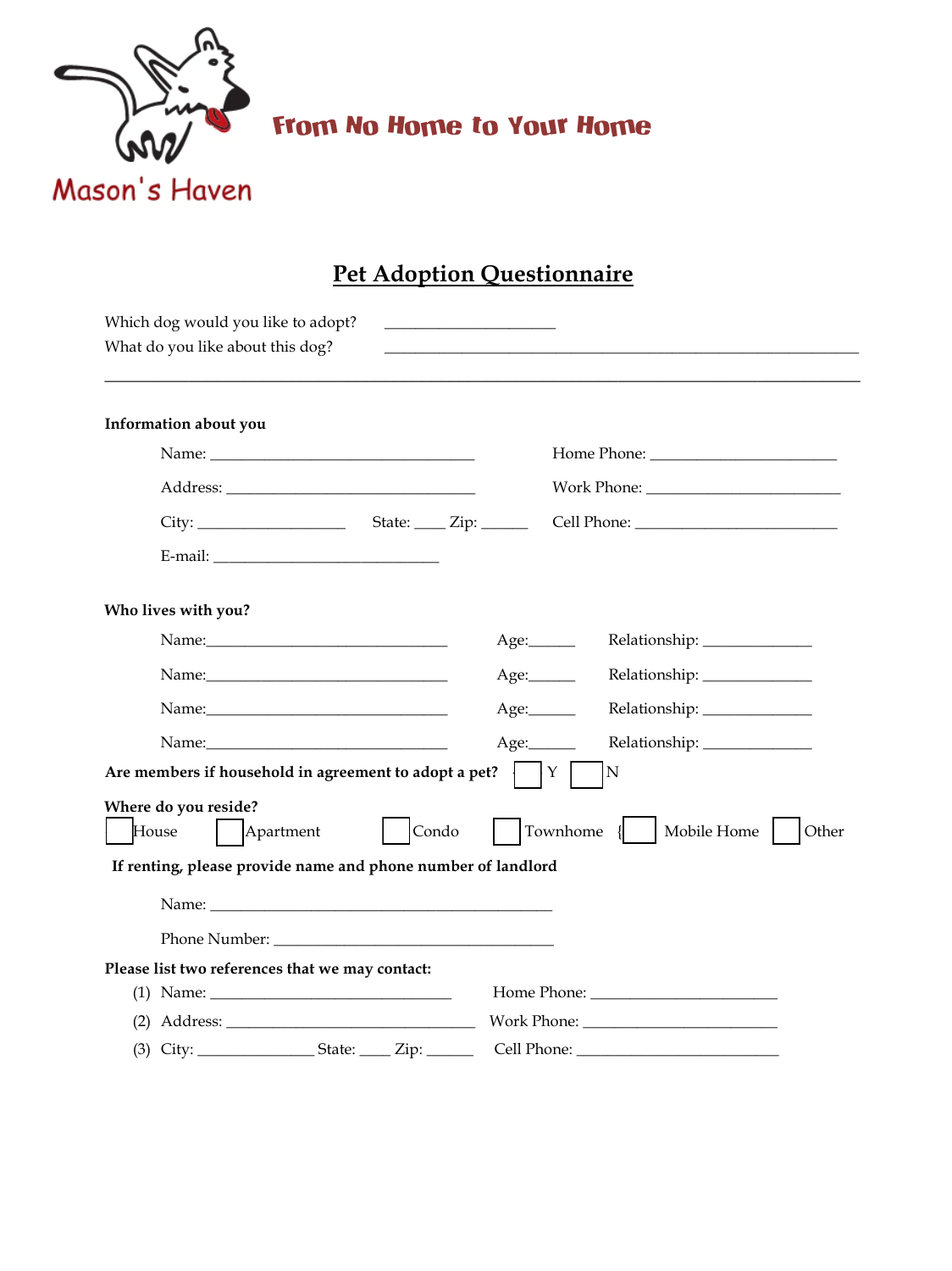| Do you currently have any pets in the home? $ $ $ $ Yes                                                | $\overline{\rm ~No}$ |  |
|--------------------------------------------------------------------------------------------------------|----------------------|--|
|                                                                                                        |                      |  |
|                                                                                                        |                      |  |
| Have you had pets before? $ $   Yes                                                                    | $\sqrt{N_0}$         |  |
|                                                                                                        |                      |  |
| Do you currently visit a veterinarian?                                                                 |                      |  |
|                                                                                                        |                      |  |
| If you currently have pets,                                                                            |                      |  |
|                                                                                                        |                      |  |
|                                                                                                        |                      |  |
| Do you take your pet(s) to the vet for annuals? ________________________________                       |                      |  |
| Do you bathe your pet?____________Trim nails? __________________________________                       |                      |  |
| Do you have a fenced yard? $\begin{array}{ c c c c c } \hline \end{array}$ No                          |                      |  |
|                                                                                                        |                      |  |
| Where will your pet stay when you are not at home? _____________________________                       |                      |  |
| If outside, please describe where the pet will stay and what food, shelter and water will be provided. |                      |  |
| How long will the pet be alone during the day? _________________________________                       |                      |  |
|                                                                                                        |                      |  |
|                                                                                                        |                      |  |
| What activities do you see doing with your pet? ________________________________                       |                      |  |
| Will you be able to take walks with your dog? __________________________________                       |                      |  |
| Would you be interested in doing some training exercises with your pet? ________                       |                      |  |